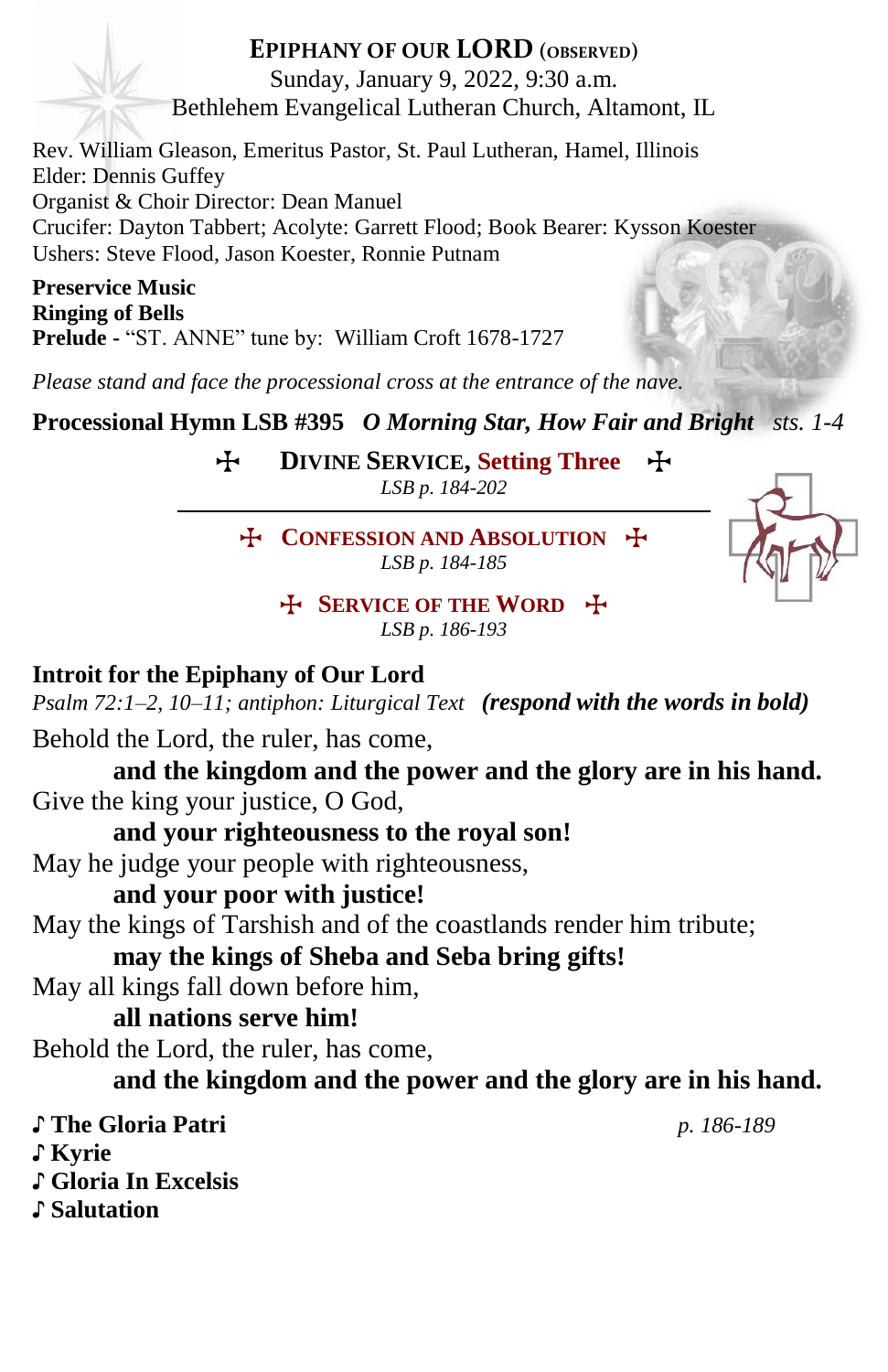#### **Collect for the Epiphany of Our Lord**

P: Let us pray: O God, by the leading of a star You made known Your only-begotten Son to the Gentiles. Lead us, who know You by faith, to enjoy in heaven the fullness of Your divine presence; through the same Jesus Christ, our Lord, who lives and reigns with You and the Holy Spirit, one God, now and forever. **C: ♪ Amen**

#### *Please be seated*

**Old Testament Reading: Isaiah 60:1-6** <sup>1</sup>Arise, shine, for your light has come, and the glory of the Lord has risen upon you. <sup>2</sup>For behold, darkness shall cover the earth, and thick darkness the peoples; but the Lord will arise upon you, and his glory will be seen upon you. <sup>3</sup>And nations shall come to your light, and kings to the brightness of your rising. <sup>4</sup>Lift up your eyes all around, and see; they all gather together, they come to you; your sons shall come from afar, and your daughters shall be carried on the hip. <sup>5</sup>Then you shall see and be radiant; your heart shall thrill and exult, because the abundance of the sea shall be turned to you, the wealth of the nations shall come to you. <sup>6</sup>A multitude of camels shall cover you, the young camels of Midian and Ephah; all those from Sheba shall come. They shall bring gold and frankincense, and shall bring good news, the praises of the Lord. P: This is the Word of the Lord.

#### **C: Thanks be to God.**

#### **Epistle Reading**: **Ephesians 3:1-12**

<sup>1</sup>For this reason I, Paul, a prisoner for Christ Jesus on behalf of you Gentiles—<sup>2</sup> assuming that you have heard of the stewardship of God's grace that was given to me for you, <sup>3</sup>how the mystery was made known to me by revelation, as I have written briefly. <sup>4</sup>When you read this, you can perceive my insight into the mystery of Christ, <sup>5</sup>which was not made known to the sons of men in other generations as it has now been revealed to his holy apostles and prophets by the Spirit. <sup>6</sup>This mystery is that the Gentiles are fellow heirs, members of the same body, and partakers of the promise in Christ Jesus through the gospel.

<sup>7</sup>Of this gospel I was made a minister according to the gift of God's grace, which was given me by the working of his power.  ${}^{8}$ To me, though I am the very least of all the saints, this grace was given, to preach to the Gentiles the unsearchable riches of Christ, <sup>9</sup> and to bring to light for everyone what is the plan of the mystery hidden for ages in God who created all things,  $^{10}$ so that through the church the manifold wisdom of God might now be made known to the rulers and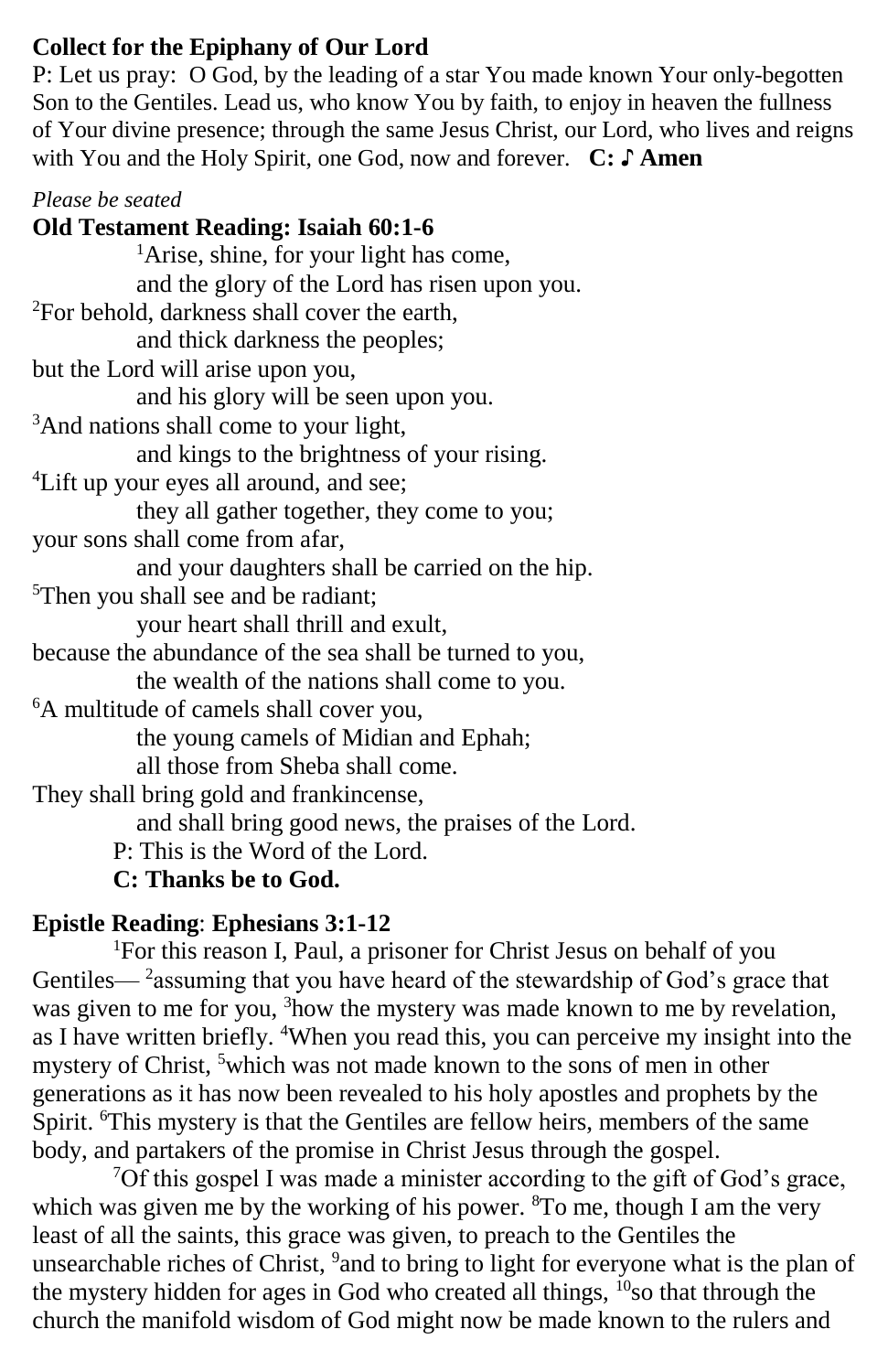authorities in the heavenly places. <sup>11</sup>This was according to the eternal purpose that he has realized in Christ Jesus our Lord, <sup>12</sup>in whom we have boldness and access with confidence through our faith in him.

P: This is the Word of the Lord.

#### **C: Thanks be to God.**

*Please stand*

 **C: ♪** *Alleluia. Alleluia. Alleluia.*  **Holy Gospel: Matthew 2:1-12**

P: The Holy Gospel according to St. Matthew, the second chapter.

**C:** *♪ Glory be to Thee, O Lord.*

<sup>1</sup>Now after Jesus was born in Bethlehem of Judea in the days of Herod the king, behold, wise men from the east came to Jerusalem, <sup>2</sup>saying, "Where is he who has been born king of the Jews? For we saw his star when it rose and have come to worship him." <sup>3</sup>When Herod the king heard this, he was troubled, and all Jerusalem with him; <sup>4</sup> and assembling all the chief priests and scribes of the people, he inquired of them where the Christ was to be born. <sup>5</sup>They told him, "In Bethlehem of Judea, for so it is written by the prophet:

<sup>6444</sup> And you, O Bethlehem, in the land of Judah,

are by no means least among the rulers of Judah; for from you shall come a ruler

who will shepherd my people Israel."

 $7$ Then Herod summoned the wise men secretly and ascertained from them what time the star had appeared. <sup>8</sup>And he sent them to Bethlehem, saying, "Go and search diligently for the child, and when you have found him, bring me word, that I too may come and worship him." <sup>9</sup>After listening to the king, they went on their way. And behold, the star that they had seen when it rose went before them until it came to rest over the place where the child was. <sup>10</sup>When they saw the star, they rejoiced exceedingly with great joy. <sup>11</sup>And going into the house they saw the child with Mary his mother, and they fell down and worshiped him. Then, opening their treasures, they offered him gifts, gold and frankincense and myrrh. <sup>12</sup>And being warned in a dream not to return to Herod, they departed to their own country by another way.

P: This is the Gospel of the Lord. **C:** ♪ **Praise be to Thee, O Christ.**

### **Nicene Creed** *p. 191*

*Please be seated*

**Hymn of the Day LSB #397** *As with Gladness Men of Old*

**Sermon** Text: Matthew 2:1-12

Title: "*Christians are Pro-Child*"

#### **THE MAJI LEAD US TO REJOICE TO WORSHIP THE CHRIST CHILD AND TO LOVE ALL CHILDREN.**

- I. Children aren't trouble but joy.
- II. Children are to be treasured and evangelized.